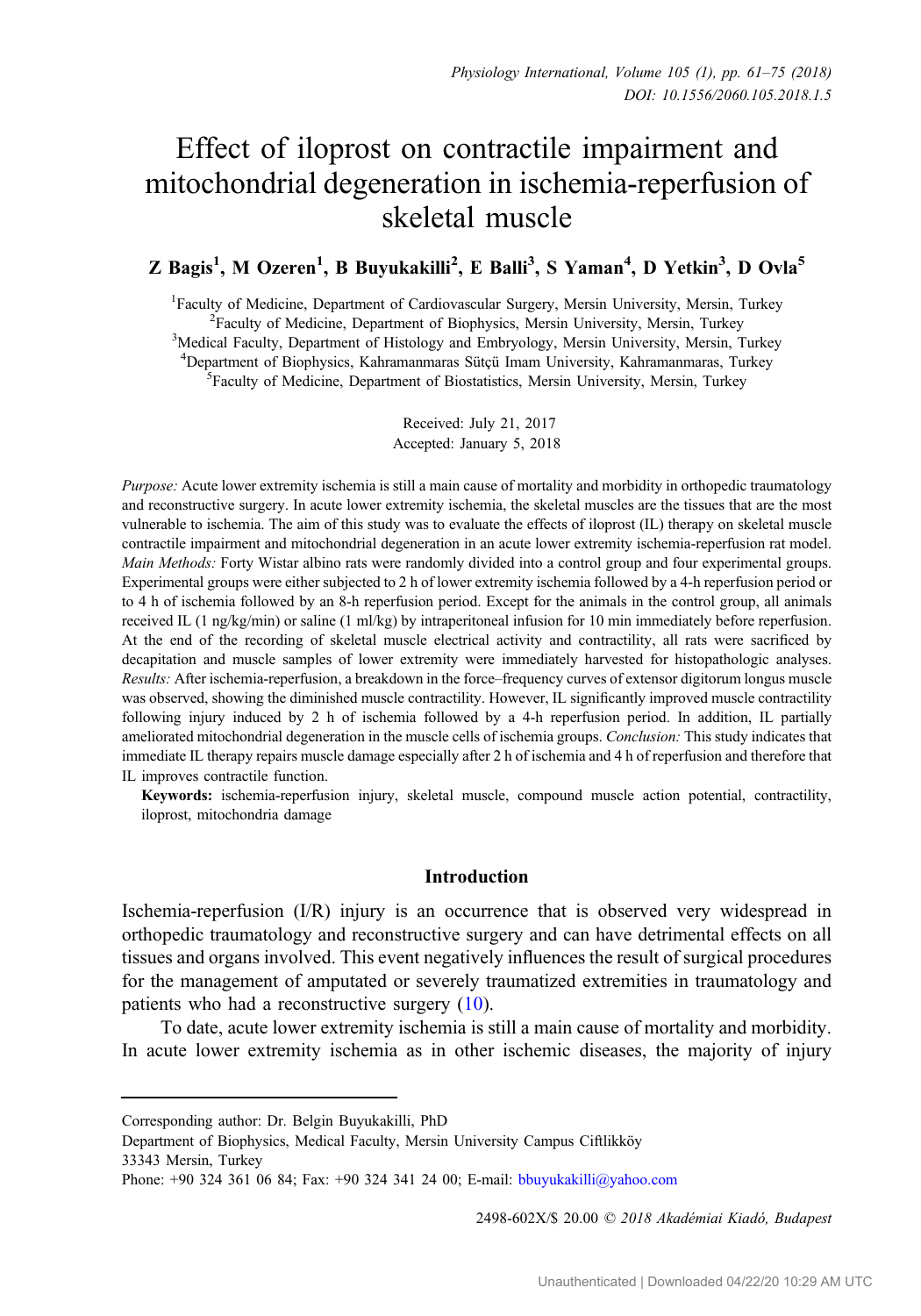to the soft tissues related to I/R happens during the reperfusion phase. In acute lower extremity ischemia, the skeletal muscles are tissues that are most vulnerable to ischemia. Long-term exposure to I/R is known to have harmful effects on skeletal muscle performance. Various methods have been used in experimental skeletal muscle ischemia models, such as temporarily blocking of the blood flow in the aorta and femoral artery and tourniquet application ([19\)](#page-14-0).

I/R injury triggers a chain of events in skeletal muscle. First, ischemia creates muscle necrosis due to the reduction of energy and ion instability. Then, reperfusion creates edema, inflammation, and excessive release of reactive oxygen and nitrogen species that causes further muscle injury, inducing muscle atrophy and weakness ([2\)](#page-13-0).

Physiological and anatomical studies indicate that irreversible muscle cell damage begins after 3 h of ischemia and is nearly complete at 6 h ([2\)](#page-13-0). It is important to know when to start therapy, that is, prior to, during, or immediately after ischemia.

Current therapies are intended to prevent I/R-induced damage to skeletal muscle tissue. Iloprost (IL) is used as a new pharmaceutical drug for the therapy of I/R.

The effects of IL (a long-acting prostacyclin analog) therapy on I/R injury in skeletal muscles have been investigated using many different methods, such as biochemical analyses and histopathological examination of muscle tissues, but there is no study that explores the effects of IL therapy on contractility and electrical activity of skeletal muscle.

The goal of this research was to demonstrate the influences of IL therapeutic interventions administered only during the initial period of reperfusion on I/R injury-induced contractile impairment in rat extensor digitorum longus (EDL) muscle. Therefore, this study was conducted to define the effects of IL according to ischemia time in terms of electrical and mechanical activities on EDL muscle following a reperfusion period in both femoral arteries of rats after tourniquet-induced occlusion.

# Material and Methods

#### Animal preparation and I/R process

The study was conducted in the Biophysics Laboratory (Faculty of Medicine, Mersin University, Mersin, Turkey). In this study, the guidelines of the European Convention for the Protection of Vertebrate Animals used for Experimental and other Scientific Purposes [\(13](#page-13-0)) were applied. All experiments and protocols were confirmed by the Medical Faculty Experimentation Ethics Committee of Mersin University. Forty adult male Wistar albino rats (~10 weeks old; 200–250 g) were purchased from Clinical and Experimental Research Laboratory of Mersin University. They were housed under standard conditions (12-h light– dark cycle:  $22 \pm 2$  °C, relative humidity:  $50\% - 70\%$ ) and provided access to standard rat nutrients and purified drinking water ad libitum.

In this study, the process of ischemia (I/R) was induced using an atraumatic femoral artery rubber band tourniquet that was applied on both hind roots of the limb. Ischemia was followed by a reperfusion period  $(20)$  $(20)$ . To determine the contractility features and electrical characteristics of the muscles left and right EDL muscles were used in all groups. EDL muscle was selected, because it predominantly contains fast-twitch fibers, which are more susceptible to IR injury than slow-twitch muscle fibers (e.g., fibers of the soleus) [\(4](#page-13-0)).

After 1 week of acclimatization, rats were randomly divided into a control group and four experimental groups, each containing eight rats: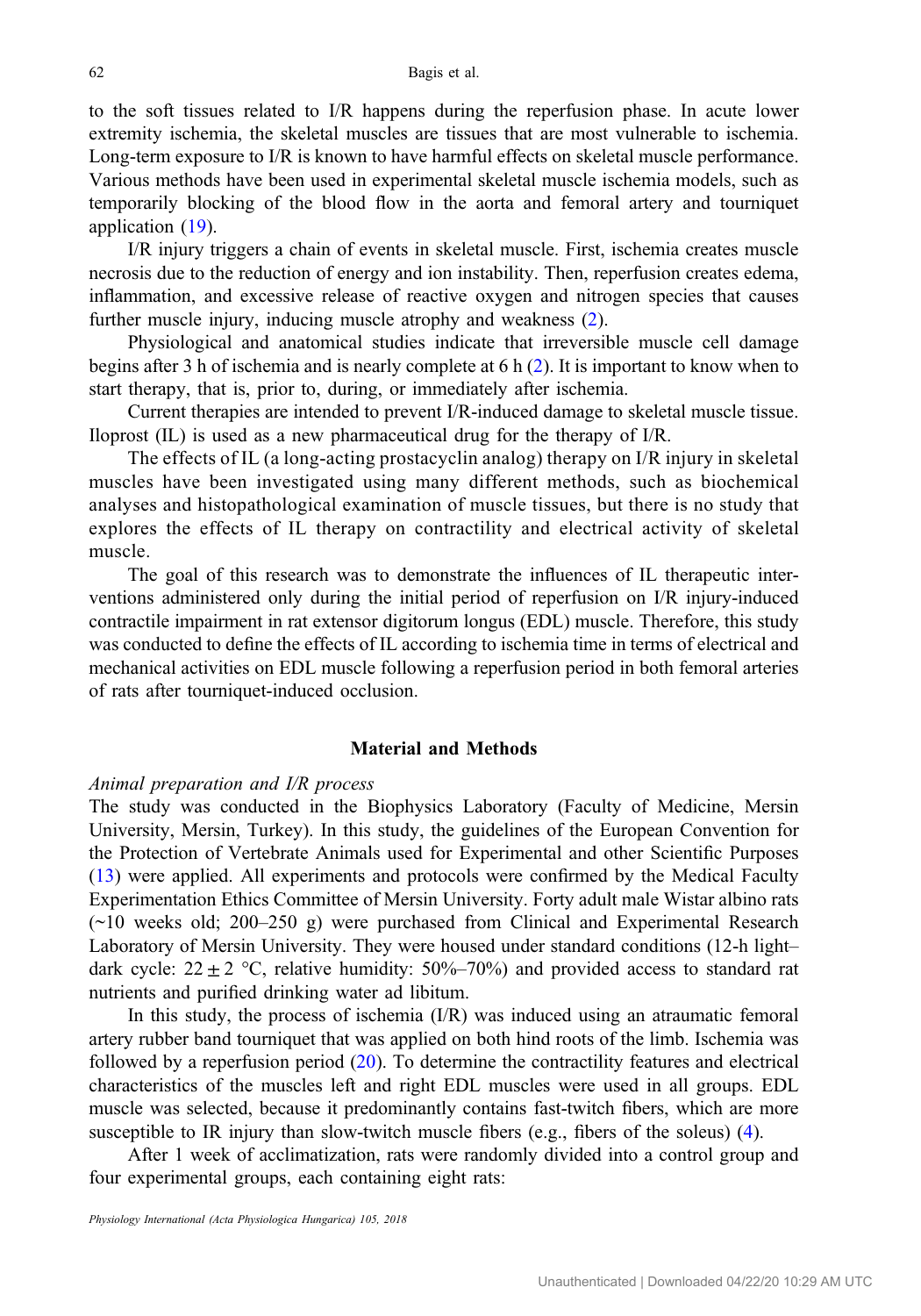Group C. This is the control group. Rats in Group C were allocated to sham operation. Group C was not subjected to I/R, but EDL muscles of the individuals were also used for recordings of electrical activity and contractility.

# Experimental groups

Group I/R24SF. This group was subjected to 2 h of ischemia followed by a 4-h reperfusion period and received saline (SF) (dose: 1 ml/kg) by intraperitoneal (i.p.) infusion for 10 min immediately before reperfusion.

Group I/R24IL. This group was subjected to 2 h of ischemia followed by a 4-h reperfusion period and received IL (dose: 1 ng/kg/min) (Ilomedin®, Bayer Schering Pharma AG, Berlin, Germany) by i.p. infusion for 10 min immediately before reperfusion.

Group I/R48SF. This group was subjected to 4 h of ischemia followed by an 8-h reperfusion period and received saline (SF-dose: 1 ml/kg) by i.p. infusion for 10 min immediately before reperfusion.

Group I/R48IL. This group was subjected to 4 h of ischemia followed by an 8-h reperfusion period and received IL (dose: 1 ng/kg/min) (Ilomedin<sup>®</sup>) by i.p. infusion for 10 min immediately before reperfusion.

All dissection operations of animals and the records of the external electrical activity from a EDL muscle were carried out on a heating platform (DC-Heated Animal Operating Table–MAY QOT0801) to maintain the body temperature between 35 and 37 °C. Rectal temperature was measured throughout the process.

After recording the muscle electrical activity and contractility, all rats were sacrificed by decapitation after i.p. sodium-pentobarbital injection and skeletal muscle samples of lower extremity were immediately harvested for histopathologic analyses.

#### In vitro tissue preparation

Contractile properties of EDL muscles. The contractile properties of the EDL muscles were measured in vitro. Rats were anesthetized by i.p. injection of ketamin hydrochloride (Ketalar® flakon, Parke–Davis, USA) (50 mg/kg) and xylazin hydrochloride (Rompun flk, Bayer, Turkey) (2 mg/kg).

General dissection procedures in EDL muscles were performed as it reported by Gielen et al. ([14\)](#page-13-0). For this purpose, the whole length of the EDL muscle was dissected free from surrounding muscles. Only the blood supply and the neural connections of the muscle were left intact. The sciatic nerve was cut proximal to the common peroneal branch to prevent any reflex participation to the recorded signals. The EDL tendons of origin and insertion were dissected at the knee and proximal to the metatarsus, respectively. EDL muscles were immediately weighed after they were dissected. Prior to removal, 3/0 silk ligatures were tied to the tendons at both ends of the muscle. Each left muscle was mounted vertically in an isolated organ bath (Isolated Organ Bath Stand Set-IOB S99) and equilibrated for 30 min in a Krebs solution [118 NaCl, 4.8 KCl, 2.5 CaCl<sub>2</sub>, 1.2 MgSO<sub>4</sub>, 24 NaHCO<sub>3</sub>, 1.2 KH<sub>2</sub>PO<sub>4</sub>, 11 glucose (mmol/L)] continuously perfused with 95%  $O_2$ –5% CO<sub>2</sub> gas. The distal tendon was fixed to a point at the bottom of the bath and the proximal tendon was connected to an isometric force transducer (FDT 05 Force Displacement Transducer, BIOPAC Systems Inc., Santa Barbara, CA, USA) and a holder attached to a micrometer that allowed adjustment of the preparation to optimal muscle length (Lo). The force transducers were calibrated using known weights. Bath solution temperature was thermostatically maintained at 37  $^{\circ}$ C using a digital heating circulator (Model MAY WBC 3044-PR). The isometric force transducer's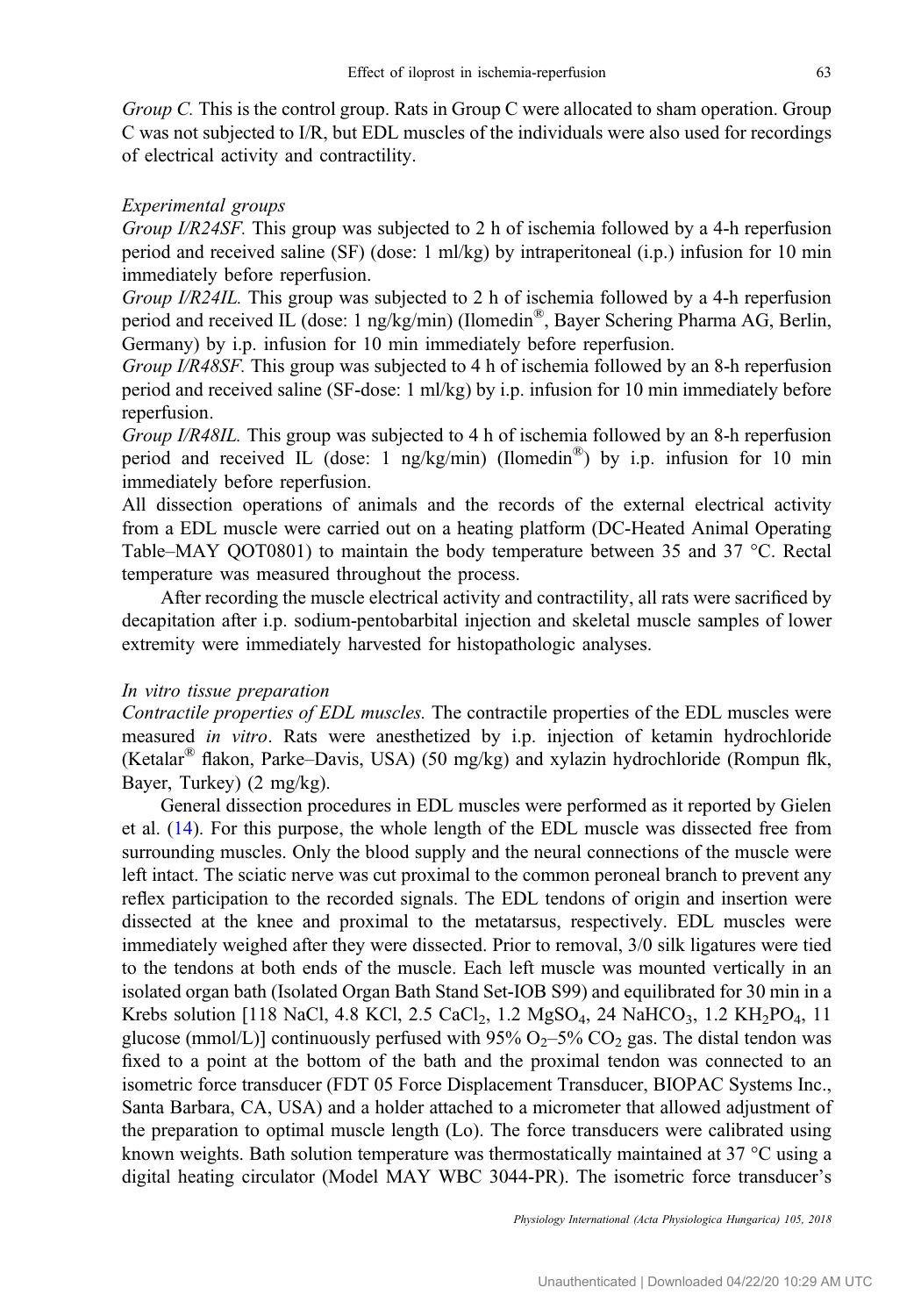output was connected to a differential amplifier's input (MAY-GTA-200) through electrical connection. The signals were digitized with a 16-bit analog-to-digital converter at a sampling rate of 15,000 samples/s. EDL muscle contractile forces were recorded using the BIOPAC MP100 data acquisition and analysis system with AcqKnowledge software (Biopac MP100 system Inc., Santa Barbara, CA, USA). The muscles were directly stimulated by an electrical impulse traveling between two stainless steel wire electrodes, which were placed around it, using a 0.5 ms square wave pulse of supramaximal voltage. Stainless steel wire electrodes were connected to a stimulator module (STM100A, BIOPAC Systems Inc., Santa Barbara, CA, USA) with a stimulus-isolated power supply (MAY ISO150-A). Muscle length was adjusted so that the twitch force was maximal and at this optimal length, resting tension was measured to be about  $2-2.5$  g. Muscle length was maintained at this level throughout the study. Stimulus intensity was also increased until maximal twitch responses were obtained (40–50 V for direct stimulation). In this study, initially, a single muscle twitch was elicited (supramaximal voltage: 0.5 ms duration) with stimulation frequency of 0.1 Hz. From these records, twitch force, contraction time (time-to-peak force), and half-relaxation time (time for peak force to decay by 50%) were determined. The contraction time and half-relaxation time were measured as indices of isometric twitch kinetics. Next, force–frequency properties of the EDL muscles were found by sequentially stimulating the muscles every 5-min intervals with 500-ms trains of the following frequencies: 10, 20, 40, 80, 100, and 150 Hz.

To determine the relationship between force and frequency, the values were normalized for force obtained for each different stimulation frequencies, and expressed as a percentage of the maximum tetanic force advanced during each application.

The force of contraction was expressed in grams (g) and normalized for muscle crosssectional area (CSA). Following the completion of the stimulation protocol, muscles were removed from the bath, blotted and weighed, and force per CSA were calculated according to the following equation: force/cm<sup>2</sup> = [force (g) × specific density of skeletal muscle  $(1.06 \text{ g/cm}^3)$  × length of muscle (cm)]/[mass of muscle (g)] [\(18\)](#page-14-0).

## Electrical activity properties of EDL muscles

Prior to the electrical activity recordings, the rats were anesthetized with 50 mg/kg ketamine hydrochloride (Ketalar® flacon, Parke-Davis, ESA) and 2 mg/kg xylazin hydrochloride (Rompun flk, Bayer, Turkey), administered i.p. The right hind limb of the rats was placed in a standard position during the electrical activity recordings, and then the hind limb was shaved. To record electrical activities of EDL muscles, surface EMG electrodes (Medelec, number 017K006, Oxford, UK) were placed 3.0 mm separately. In this way, both electrodes were in contact with the muscle above the innervation region. The ground electrode (AgÏAgCl) was placed on the other thigh, to which the stimulation was not applied and so the compound motor action potentials (CMAPs) were not recorded. The diameter of the recording electrodes was approximately half the width of the muscle, allowing that a relatively large number of fibers could contribute to the CMAP (M waves) recordings. Stimulation was elicited through bipolar stimulating electrodes (Medelec small bipolar nerve electrodes, 6894T, Oxford, UK) placed at the end of the muscle distal to the M wave recording electrodes. Stimulation pulses of 10 V strength and 0.5 ms duration were used, which were found to be supramaximal for direct stimulation of muscle fibers. During electrical activity recording, the muscles and tendons were irrigated regularly with isotonic saline to prevent dehydration. BIOPAC Acqknowledge analysis software (AcqKnowledge 100 W) was used to determine amplitude, area, total time, depolarization duration, and half repolarization time of CMAP.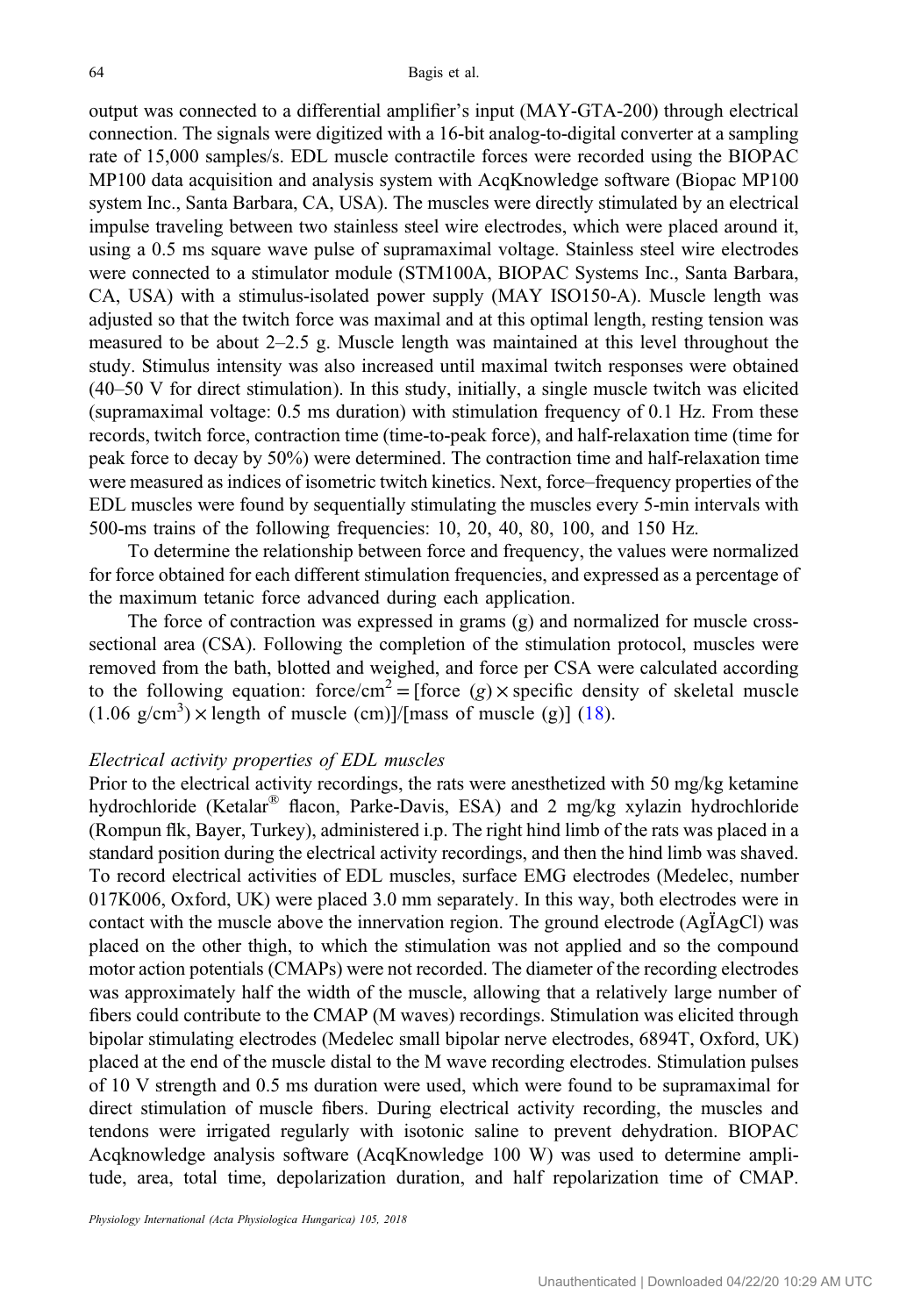The amplitude of a given CMAP was defined as the height in millivolts (mV) from baseline to the peak of the negative phase. The area was measured under the curve from the first negative deflection to the first baseline crossing and the duration was measured from the first negative deflection to the first baseline crossing. Total time of CMAP was measured from the initial to the terminal deflection back to baseline. The half-repolarization time was defined as the time interval from the overshoot to 50% of the amplitude. Depolarization duration was measured from the initial to the overshoot point.

After the electrophysiological recording, all pups were euthanized by decapitation. The right EDL muscles were removed in all groups of animals for ultrastructural evaluation.

#### Sample preparation for electron microscopy

For transmission electron microscopic (TEM) evaluation, the muscle tissue samples were fixed with 2.5% gluteraldehyde, postfixed with 1% osmium tetroxide, dehydrated in graded alcohol series, cleared with propylene oxide, and embedded in epon. Thin sections (50–70 nm) were cut by a ultramicrotome (Leica UCT-125, Leica Microsystems GmbH, Wien, Austria) and contrasted with uranyl acetate and lead citrate. Sections were examined and photographed under a TEM (JEOL JEM-1011, Jeol Ltd., Tokyo, Japan).

#### Ultrastructural analysis of mitochondria

For ultrastructural analysis of mitochondria, the method used in our previous study was used [\(6](#page-13-0)). Briefly, electron micrographs were taken at 25,000 magnification randomly from muscles in all five groups. A total of 10 different fields for each biopsy and 10 mitochondria in every field were evaluated. Totally, 100 mitochondria per sample were graded.

Images were examined by one experienced investigator blinded for the order of sampling. Mitochondrial damage was evaluated by giving a numerical value of 0 through 3 to each mitochondrion. This mitochondrial classification was used by modification of the scores reported by Milei et al. ([17\)](#page-14-0).

Grading scale was:  $0$  – normal;  $1$  – initial swelling (separation of cristae, decreased matrix density); 2 – more marked swelling than in grade 1 and architectural disruption; 3 – findings as in grade 2 plus rupture of inner and outer mitochondrial membranes. The average obtained was expressed for each grade as a percentage of the total number of mitochondria counted per sample [\(17](#page-14-0)).

#### Statistical analyses

The data were processed and investigated using the Med Calc v.11.0 Statistical Package Program. Values were presented as mean  $\pm$  standard deviation or median with interquartile range (25th to 75th percentiles) where appropriate (Table [I](#page-7-0)). Kolmogorov–Smirnov test was used to determine whether all the parameters of electrical and mechanical activity of the EDL muscle, and ultrastructural data were normally distributed. All parameters were in normal distribution except half-repolarization time and area parameters of CMAP. If the groups are compatible with normal distribution, one-way analysis of variance (ANOVA) was used to examine the mean differences between the groups for all the parameters of electrical and mechanical activity of the EDL muscle. If the groups are not compatible with normal distribution, differences between groups were performed by Kruskal–Wallis test.

Levene's test was carried out to check the homogeneity of variance before comparing the groups with each other. While a homogenous group differences in variance were evaluated using ANOVA, Welch's t-test for the parameters of groups with unequal variances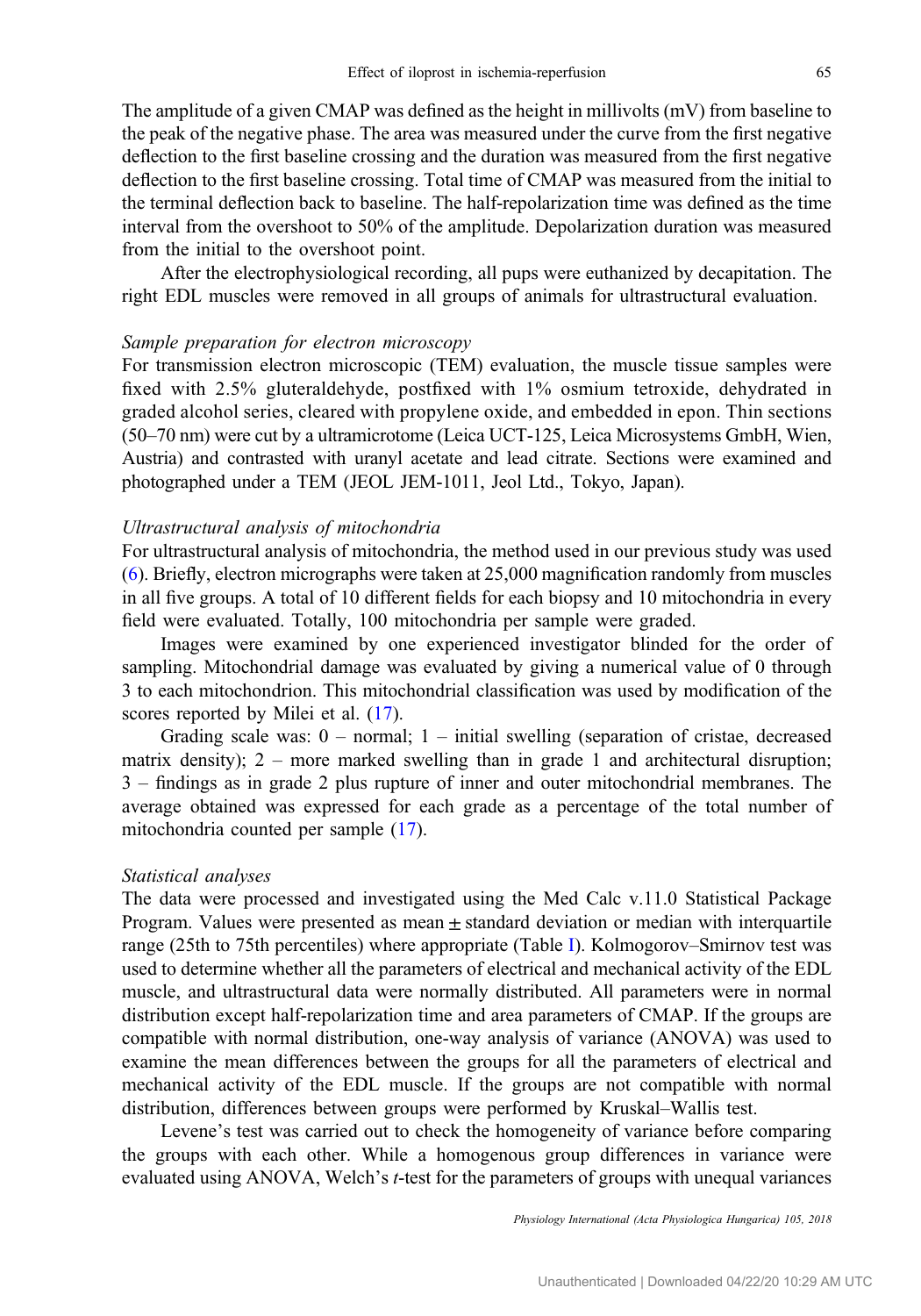was applied. Following these processes, Scheffe's post-hoc test was used to detect the significant pairwise differences between groups. Values of  $p \leq 0.05$  were considered significant. All values in graphics have been expressed as mean ± standard error, together with their 95% confidence intervals.

### **Results**

Following the induction of ischemia, motor deficits began to appear after the first hour of ischemia time in all rats. Cyanosis with coldness and edema was observed in the limb distal to the tourniquet in rats in which we had applied ischemia.

In the Group I/R48SF and Group I/R48IL, no rats died in the course of the study. However, one rat in the Group C died during the anesthesia procedure. In addition, one rat in the Group I/R24SF and one rat in the Group I/R24IL died during the ischemia process.

## Electrical activity data of EDL muscles: CMAPs

The sample records of CMAPs in all five groups (control, I/R24SF, I/R24IL, I/R48SF, and I/R48IL) are shown in Fig. [1](#page-6-0). The amplitudes in Group I/R24SF (Fig. [1B\)](#page-6-0) and Group I/R48SF (Fig. [1C](#page-6-0)) were decreased when compared with Group C (Fig. [1A\)](#page-6-0) ( $p < 0.001$ ). IL (Fig. [1D](#page-6-0) and [E\)](#page-6-0) increased the amplitudes during I/R in comparison with I/R saline groups  $(Fig. 1B and C).$  $(Fig. 1B and C).$  $(Fig. 1B and C).$  $(Fig. 1B and C).$  $(Fig. 1B and C).$ 

Descriptive statistics for CMAP parameters that were obtained from the EDL muscles are shown in Table [I.](#page-7-0) The averages of amplitudes in Group I/R24SF and Group I/R48SF were decreased during ischemia and reperfusion when compared with Group C ( $p < 0.001$ ). IL increased the amplitudes during I/R in comparison with I/R saline groups (Table [I\)](#page-7-0).

The IL treatment in Group I/R24IL decreased significantly ( $p = 0.033$ ) the duration of depolarization of CMAPs when compared with Group I/R24SF.

The half-repolarization time was significantly prolonged in the Group I/R48SF compared with the Group C ( $p < 0.001$ ). However, IL treatment to I/R animals almost completely reversed the prolongation in half-repolarization time (Table [I\)](#page-7-0). Therefore, it seems to improve the half-repolarization duration of IL treatment.

In addition, as seen in Table [I](#page-7-0), there were no statistically significant differences between control and experimental groups regarding area and total time of CMAP.

#### Mechanical activity data of EDL muscles

The force–frequency relationship. Force–frequency curves in all five groups are shown in Fig. [2.](#page-7-0) In this figure, data for 0.1 Hz represent twitch contraction parameters of EDL muscles.

As depicted in the figure, both I/R groups were characterized by reduced force production in EDL muscles at different proportions at all frequencies tested ( $p < 0.001$ ). However, IL restored muscle contractility only at some low frequency values of the group subjected to the 4-h reperfusion period following 2 h of ischemia. On the other hand, IL has not improved muscle contractility in the group subjected to the 8-h reperfusion period following 4 h of ischemia.

The force production of Group I/R24IL significantly increased compared with Group I/R24SF at 0.1, 10, and 20 Hz frequencies (Fig. [2\)](#page-7-0). However, there are no significant differences between Group I/R24SF and Group I/R24IL at frequency regions of 40–150 Hz, despite an increase in force production caused by IL therapy in this range.

The force–frequency graphics for the EDL muscles were similar in Group I/R48SF and Group I/R48IL (Fig. [2\)](#page-7-0).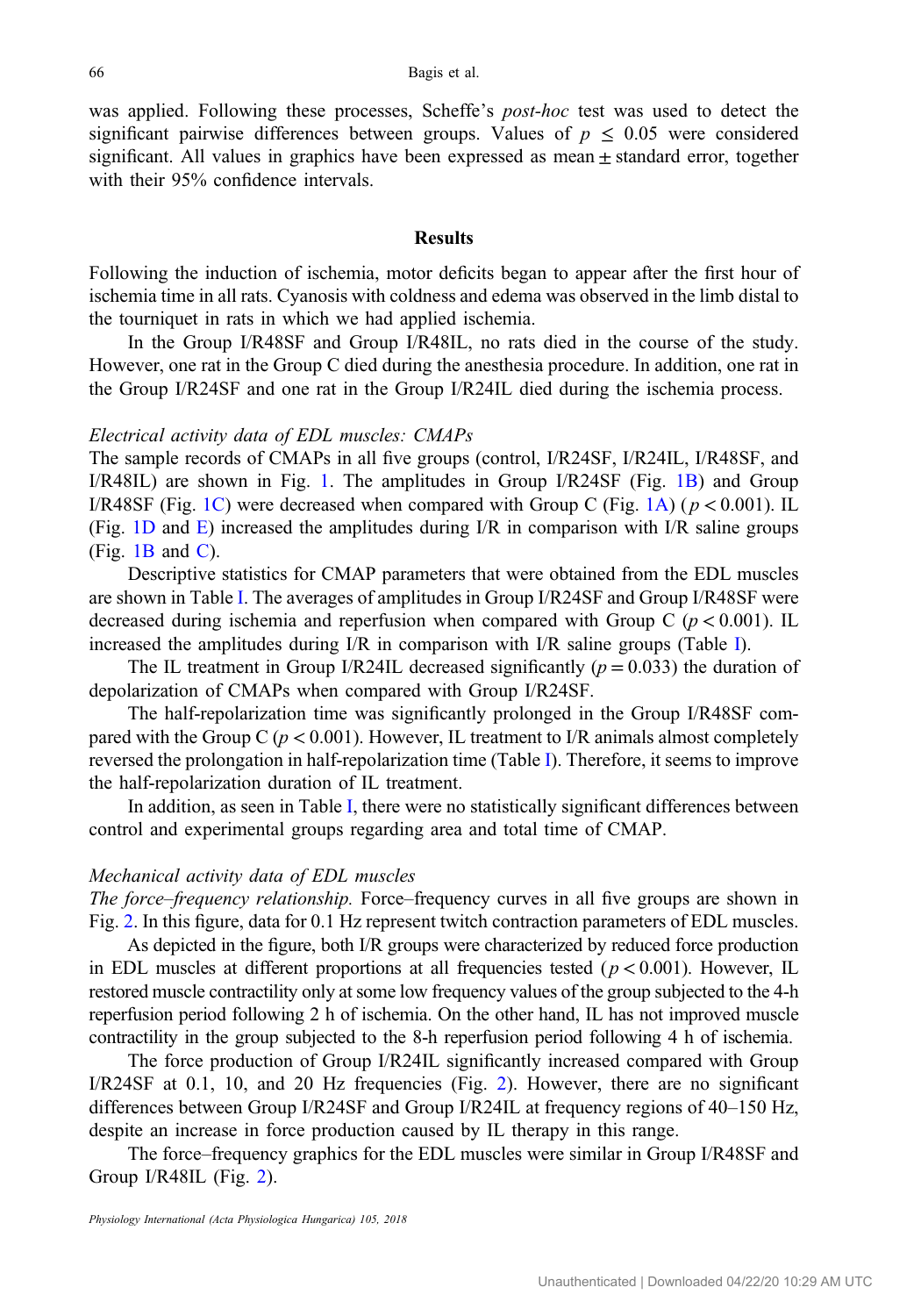<span id="page-6-0"></span>

Fig. 1. Sample records of the compound motor action potential (CMAP) in control (C) A: saline-treated ischemiareperfusion (B: I/R24SF and C: I/R48 SF) and iloprost-treated ischemia-reperfusion (D: I/R24IL and E: I/R48IL) groups. Groups I/R24SF and I/R24IL were subjected to 2 h of ischemia followed by a 4-h reperfusion period; Groups I/R48SF and I/R48IL were subjected to 4 h of ischemia followed by an 8-h reperfusion period. Calibrations for all traces are shown in the upper right; vertical bar  $= 3$  mV; horizontal bar  $= 2$  ms. The bottom curve is a sample of stimulus voltage of supramaximal strength (10 V) and 0.5 ms duration

The model of 4 h of ischemia followed by an 8-h reperfusion period caused significant decreases in the force output of the EDL muscles at all frequencies tested  $(p < 0.001)$ ; however, in this group, I/R-induced deficiency in force production in EDL muscles was not forestalled by IL pretreatment.

*Muscle responses to twitch stimulation frequency*  $(0.1 \text{ Hz})$ *.* The effects of IL therapy and I/R-induced changes in twitch stimulation frequency (0.1 Hz) in EDL muscle are shown in Figs [2](#page-7-0) and [3.](#page-8-0) As seen in Fig. [2,](#page-7-0) decreased force production could be observed in EDL muscles of both I/R groups at different proportions at twitch stimulation frequency of 0.1 Hz  $(p < 0.001)$ . Almost complete inhibition of contraction force occurred in the EDL muscles of Group I/R48SF. The amount of inhibition of Group I/R48SF compared with Group C was

Physiology International (Acta Physiologica Hungarica) 105, 2018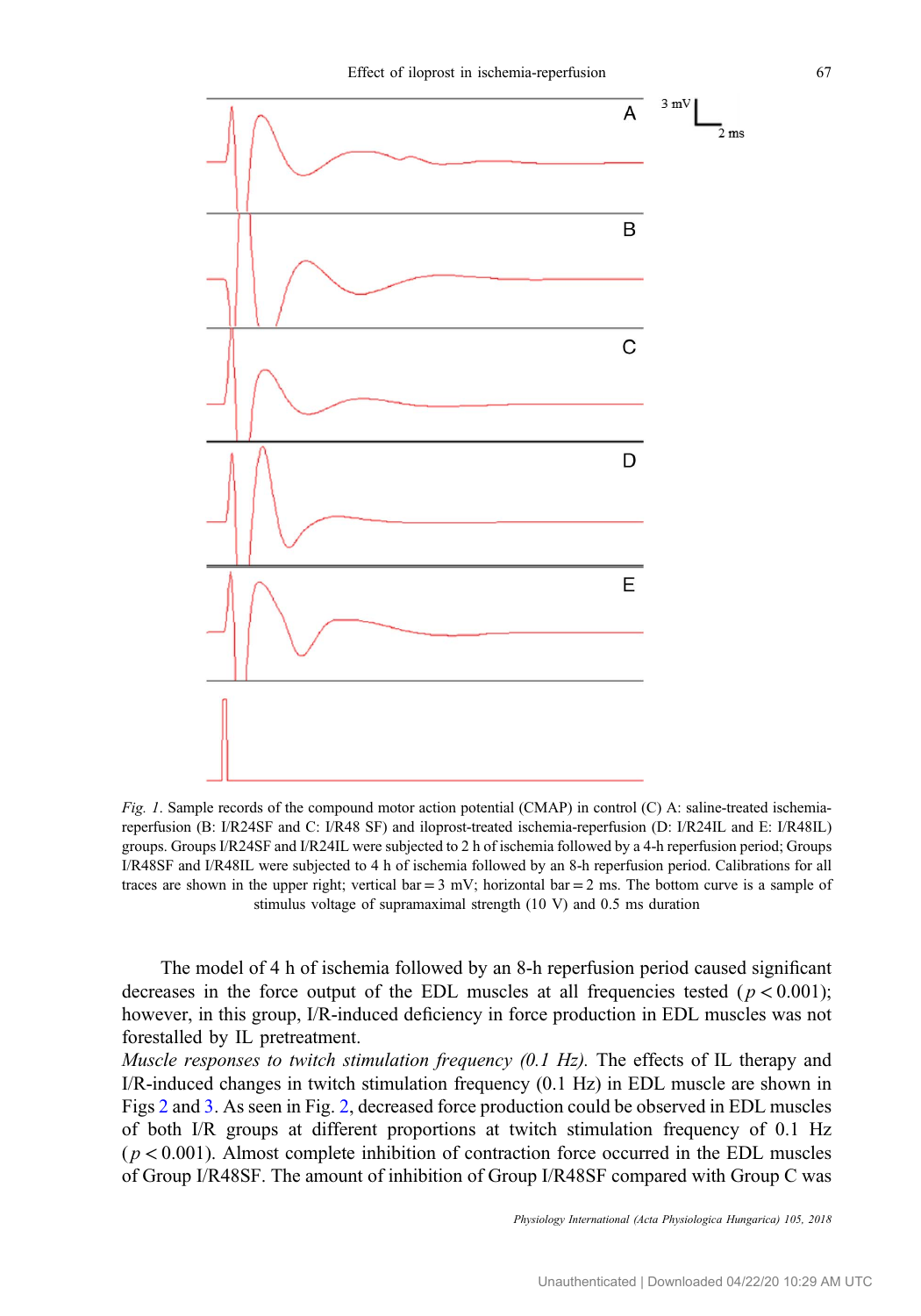|                                                                          | Control<br>$(n=7)$          | I/R24SF<br>$(n=7)$          | I/R24IL<br>$(n=7)$          | <b>I/R48SF</b><br>$(n=8)$   | I/R48IL<br>$(n=8)$          | $\boldsymbol{p}$ |
|--------------------------------------------------------------------------|-----------------------------|-----------------------------|-----------------------------|-----------------------------|-----------------------------|------------------|
| Amplitude (mV)<br>$(\text{mean} \pm \text{SD})$                          | $9.10 \pm 3.98$             | $4.79 \pm 2.55^{\circ}$     | $10.37 \pm 4.04^b$          | $5.71 \pm 2.41^{\circ}$     | $8.39 \pm 3.41^{\circ}$     | 0.016            |
| Total time (ms)<br>$(\text{mean} \pm \text{SD})$                         | $8.41 \pm 2.98$             | $11.25 \pm 1.92$            | $9.09 \pm 2.72$             | $11.14 \pm 1.65$            | $13.18 \pm 8.18$            | 0.251            |
| Area (mV.ms)<br>(median-25th to<br>75th percentiles)                     | 0.0118<br>$(0.010 - 0.012)$ | 0.0127<br>$(0.012 - 0.014)$ | 0.0109<br>$(0.009 - 0.015)$ | 0.0114<br>$(0.009 - 0.014)$ | 0.0126<br>$(0.011 - 0.017)$ | 0.482            |
| Depolarization<br>time (ms)<br>$(\text{mean} \pm \text{SD})$             | $1.00 \pm 0.20$             | $1.81 \pm 0.90$             | $0.96 + 0.24^b$             | $1.22 + 0.32$               | $1.42 \pm 0.37$             | 0.033            |
| Half-repolarization<br>time (ms)<br>(median-25th to<br>75th percentiles) | 1.30<br>$(0.70 - 1.45)$     | 0.85<br>$(0.65 - 1.45)$     | 1.10<br>$(0.90-1.50)$       | 1.47<br>$(0.84 - 1.63)^a$   | 1.28<br>$(0.96 - 1.44)$     | 0.001            |

<span id="page-7-0"></span>Table I. Descriptive statistics for compound motor action potential (CMAP) parameters that were recorded from EDL muscles

n: the number of rats in each group.

<sup>a</sup>Significantly different from control group.<br><sup>b</sup>Significantly different from Group L/R24S

bSignificantly different from Group I/R24SF.

Significantly different from Group I/R48SF



Fig. 2. Contraction forces of EDL muscle against stimulation frequencies. Values of forces are expressed with 95% confidence intervals of the mean for all groups in the study and as mean + standard error of the mean. a Significantly different from Group C.  ${}^{a}p$  < 0.001. <sup>b</sup>Significantly different from Group I/R24SF.  ${}^{b}p$  < 0.001. *n* = the number of rats in each group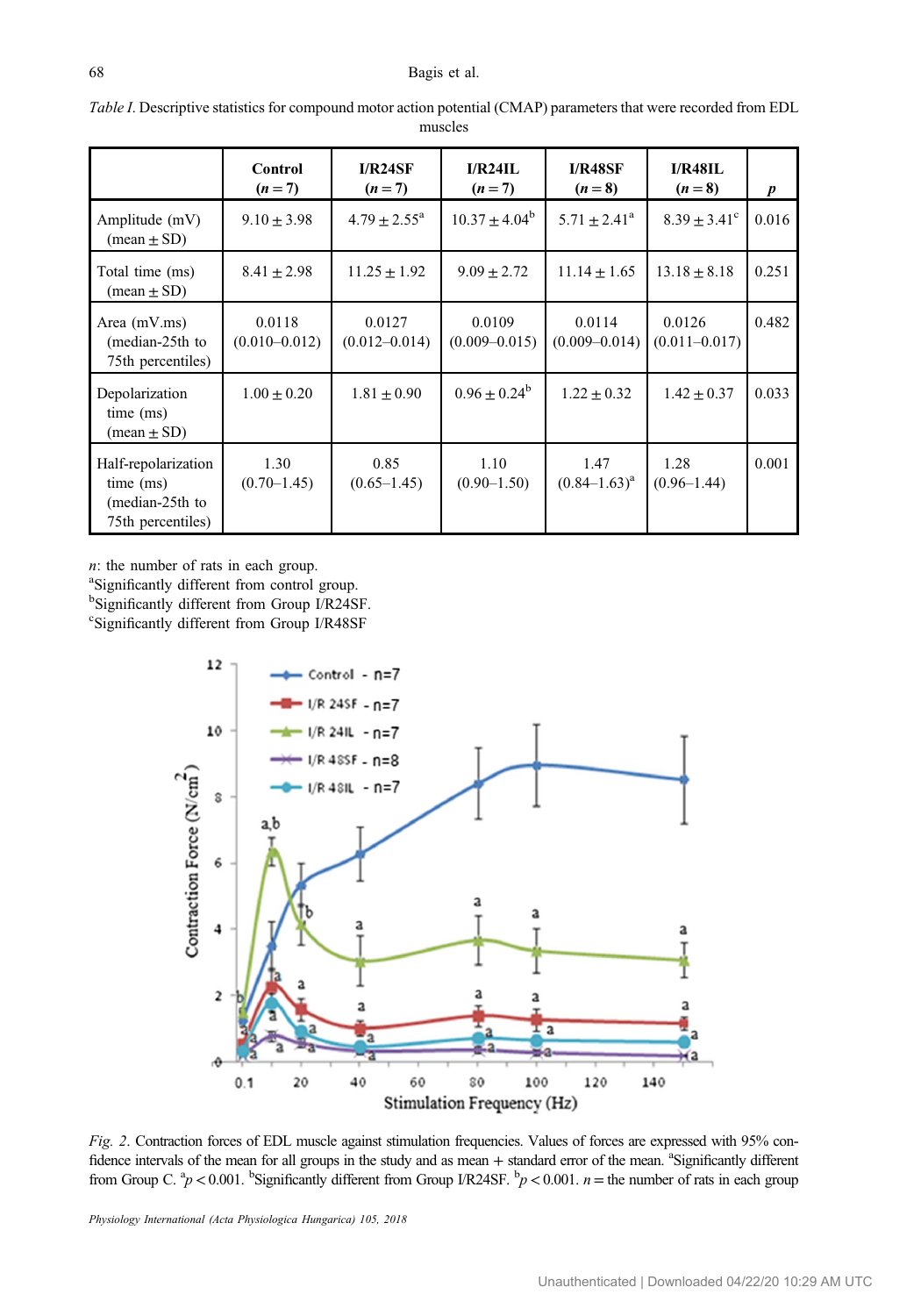<span id="page-8-0"></span>

Fig. 3. The effects of ischemia-reperfusion injury and iloprost treatment on twitch configurations. Values are expressed with 95% confidence intervals of the mean obtained against the twitch stimulation frequency (0.1 Hz) in rat extensor digitorum longus for all groups. (A: contraction times and B: half-relaxation times). <sup>a</sup>Significantly different from Group C.  ${}^{a}p < 0.001$ 

83%. Whereas contraction force of Group I/R24SF muscles was decreased to 43% compared with Group C. However, it was determined that IL significantly improved the muscle contractility in only Group I/R24IL for 0.1 Hz stimulation frequency (Fig. [2\)](#page-7-0).

The contraction times in twitch stimulation frequency (0.1 Hz) were slightly lower following I/R in EDL muscles treated with saline immediately before reperfusion compared with Group C (Fig. 3A). Following I/R, the contraction times of EDL muscles pretreated with IL have extended even more than in Group C.

Half-relaxation times of EDL muscles stimulated at twitch stimulation frequency were significantly shorter in only Group I/R48SF compared with the Group C ( $p < 0.001$ ; Fig. 3B). Nevertheless, this reduction in the half-relaxation time caused by I/R was not improved by IL given immediately before reperfusion.

#### Electron microscopic findings

Qualitative evaluation. The muscle cells in Group C have normal morphological features. Myofibrils and all sarcoplasmic organelles were detected as normal (Fig. [4A](#page-9-0) and [B](#page-9-0)). Although some muscle cells had normal morphological features, there were expansions in sarcoplasmic reticulum cisternae and mitochondrial degeneration in some muscle cells in the ischemia groups (Figs [5A, B](#page-9-0)and [6A, B\)](#page-10-0). However, mitochondrial degeneration was decreased in IL-treated ischemia groups (Figs [5C](#page-9-0) and [6C](#page-10-0)).

Quantitative analysis. To estimate the mitochondrial damage of the EDL muscle cells, 10 fields were scored for each biopsy, as in our previous study  $(6)$  $(6)$ . Table [II](#page-10-0) indicates the data of quantitative grading of damage found after examination of 3,000 mitochondria in five groups. Biopsies of Group C indicated, as expected, that the large majority of mitochondria had minimal evidence of damage (grade 0:  $98.67\% \pm 1.75\%$ , grade 1:  $1.33\% \pm 1.75\%$ ). In Group I/R24SF, mitochondrial injury improved and the proportion of mitochondria indicating normal morphology reduced (grade 0:  $84.17\% \pm 24.02\%$ ), while the number of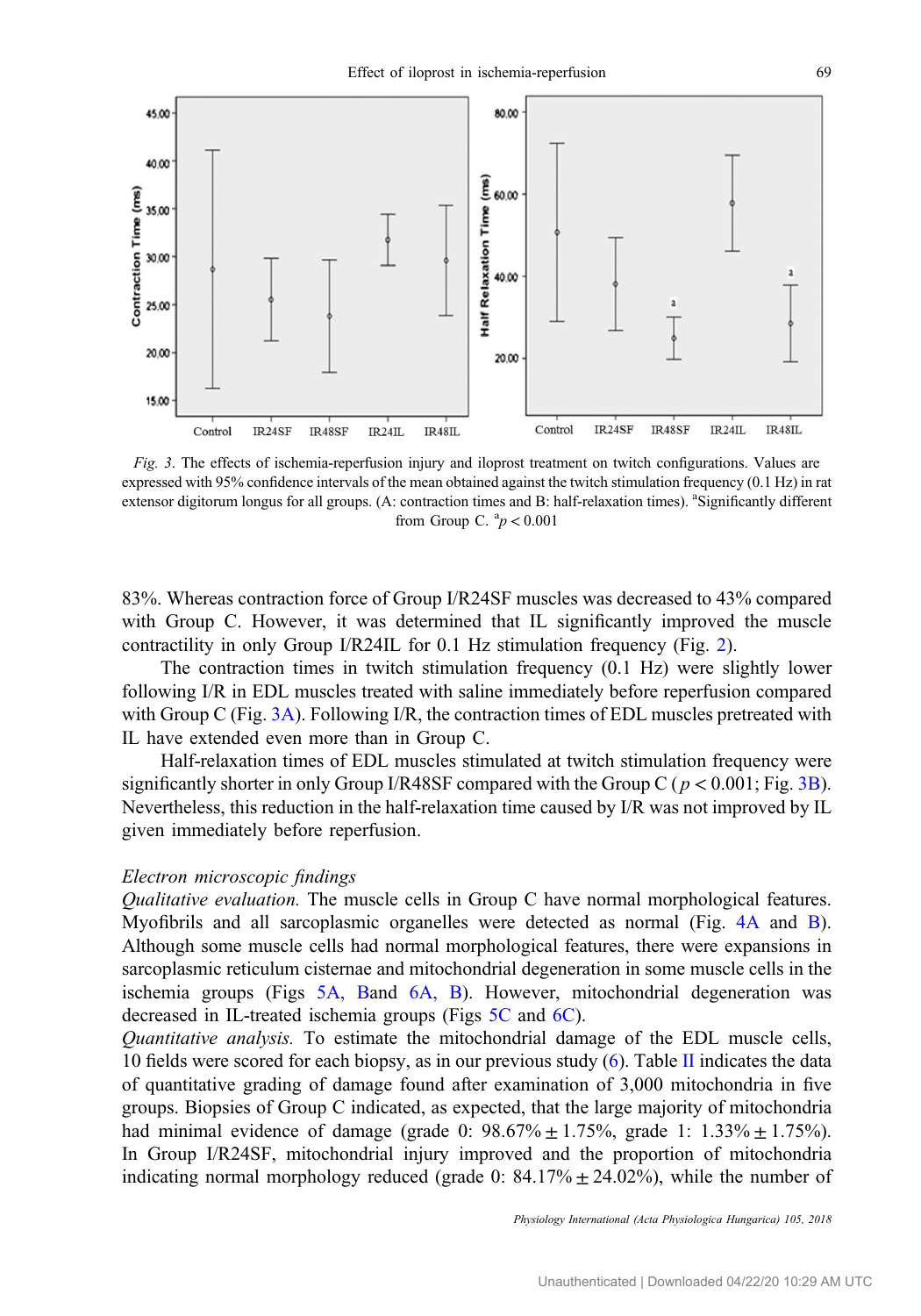<span id="page-9-0"></span>

Fig. 4. (A and B) The electron microscopic findings of control group. The muscle cells have normal morphologic characteristics. Mitochondrion (arrow head), sarcoplasmic reticulum cisternaes (thin arrow). A: ×15,000, B: ×20,000



Fig. 5. (A, B, and C) The electron microscopic findings of ischemia-reperfusion and treatment groups. A: Group I/R24SF. Normal mitochondrion (arrow head), expansions in sarcoplasmic reticulum cisternae (thin arrow), ×15,000. B: Group I/R24SF. Mitochondrial degeneration (arrow head), ×15,000. C: Group I/R24IL. Normal mitochondrion (arrow head), expansions in sarcoplasmic reticulum cisternae (thin arrow),  $\times 15,000$ 

mitochondria indicating higher (i.e., worse) scores increased (grade 1:  $8.33\% \pm 9.14\%$ , grade 2:  $7.17\% \pm 17.55\%$ , grade 3:  $0.33\% \pm 0.82\%$ , but these results did not show statistically significant differences compared with Group C (Table [II\)](#page-10-0). Biopsies from Group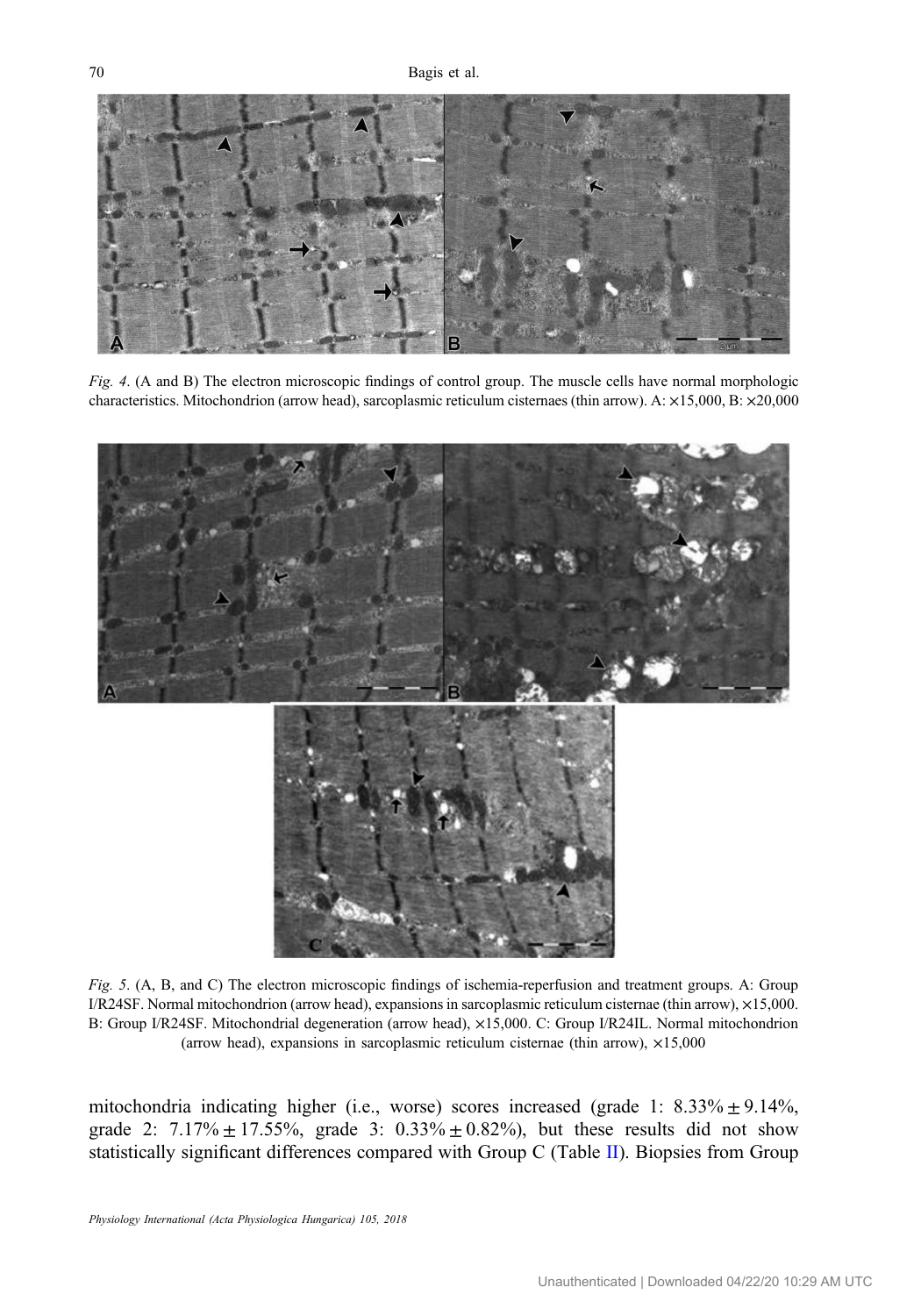<span id="page-10-0"></span>

Fig. 6. (A, B, and C) The electron microscopic findings of ischemia-reperfusion and treatment groups. A: Group I/R48SF. Normal mitochondrion (arrow head), expansions in sarcoplasmic reticulum cisternae (thin arrow), ×10,000. B: Group I/R48SF. Mitochondrial degeneration (arrow head), ×10,000. C: Group I/R48IL. Normal mitochondrion (arrow head), sarcoplasmic reticulum cisternae (thin arrow), ×10,000

| <b>Experimental</b><br>groups | Grade 0                   | Grade 1                 | Grade 2          | Grade 3         |
|-------------------------------|---------------------------|-------------------------|------------------|-----------------|
| Control $(n = 600)$           | $98.67 + 1.75$            | $1.33 + 1.75$           | $0.0 + 0.0$      | $0.0 \pm 0.0$   |
| I/R24SF $(n = 600)$           | $84.17 + 24.02$           | $8.33 + 9.14$           | $7.17 \pm 17.55$ | $0.33 \pm 0.82$ |
| I/R24IL $(n = 600)$           | $98.17 + 2.86$            | $1.83 \pm 2.86$         | $0.0 + 0.0$      | $0.0 \pm 0.0$   |
| I/R48SF $(n = 600)$           | $62.67 + 31.21^a$         | $28.83 \pm 28.68^{a,b}$ | $8.50 + 10.37$   | $0.0 + 0.0$     |
| I/R48IL $(n = 600)$           | $89.33 \pm 19.07^{\circ}$ | $10.17 + 17.87^{\circ}$ | $0.50 + 1.23$    | $0.0 \pm 0.0$   |

Table II. Ultrastructural grading scores for the experimental groups

Data are mean  $\pm$  SD of percentage mitochondria scored. Values in parentheses are the number of mitochondria scored for each group.

 $a_p^2$  < 0.05 compared with the control group.

 $p > 0.05$  compared with Group I/R24SF.

 $\degree p$  < 0.05 compared with Group I/R48SF

Physiology International (Acta Physiologica Hungarica) 105, 2018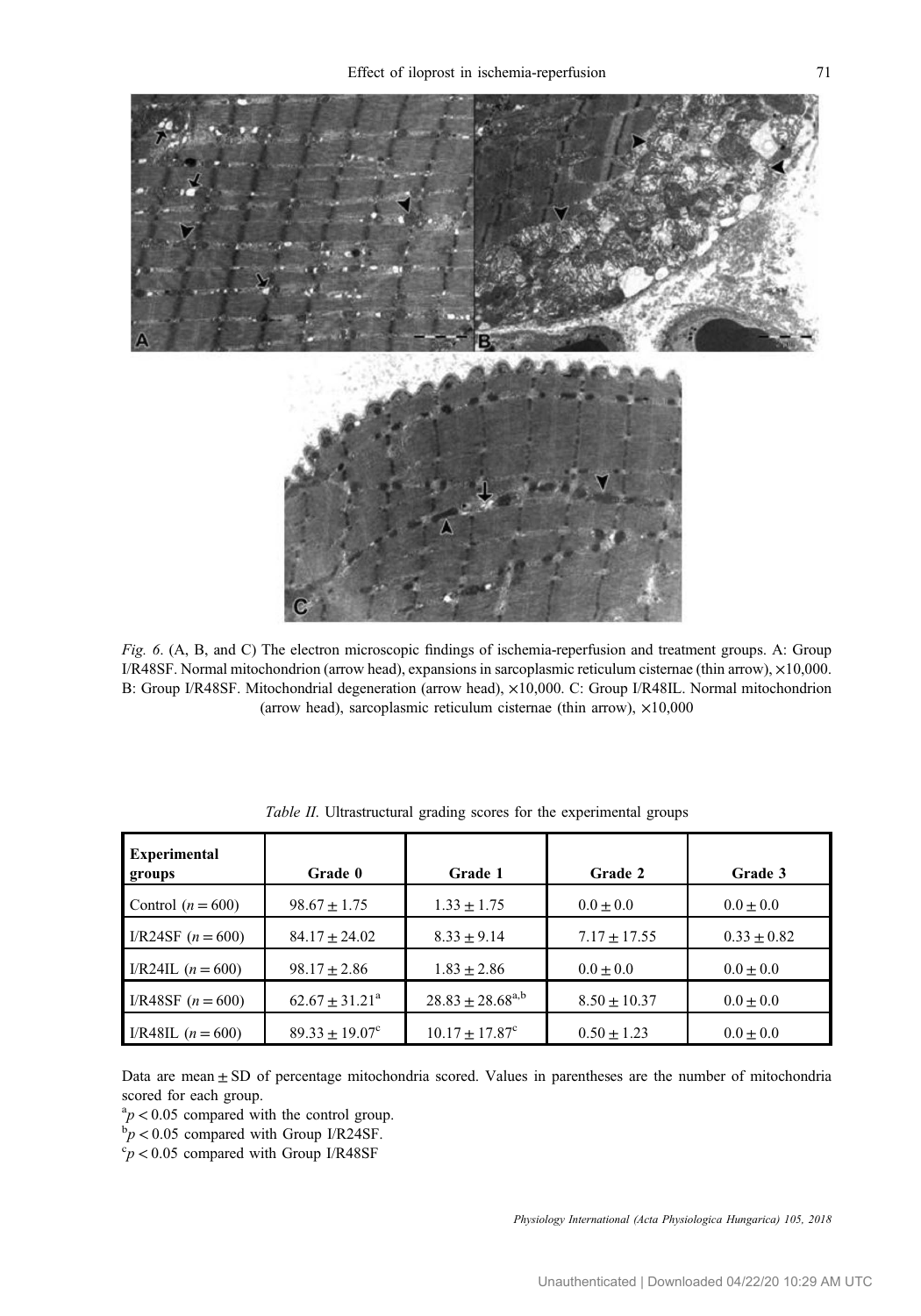I/R24IL showed similar proportions of normal morphology (grade 0:  $98.17\% \pm 2.86\%$ , grade 1:  $1.83\% \pm 2.86\%$  versus those in Group C. In Group I/R48SF, mitochondrial injury developed and the proportion of mitochondria showing normal morphology decreased (grade 0:  $62.67\% \pm 31.21\%$ , while the number of mitochondria showing higher (i.e., worse) scores increased (grade 1:  $28.83\% \pm 28.68\%$ , grade 2:  $8.50\% \pm 10.37\%$ ) compared with Group C  $(p < 0.05)$ . Biopsies from Group I/R48IL did not demonstrate any significant difference compared with Group C. In addition, in Group I/R48IL, the proportion of mitochondria indicating normal morphology increased (grade 0:  $89.33\% \pm 19.07\%$ ), while the number of mitochondria showing higher (i.e., worse) scores decreased (grade 1:  $10.17\% \pm 17.87\%$ , grade 2:  $0.50\% \pm 1.23\%$ ) compared with Group I/R48SF ( $p < 0.05$ ) (Table [II\)](#page-10-0).

### **Discussion**

Ischemia is the absence or insufficiency of blood supply to tissues due to various reasons. Reperfusion, on the other hand, is the return of the blood supply to the tissue. During reperfusion, the release of free oxygen radicals – especially from the polymorphonuclear leukocytes that accumulate in the tissue and causing damage to biological molecules, such as nucleic acids, membrane lipids, enzymes, and receptors – accelerates tissue breakdown. This is referred to as reperfusion injury [\(21](#page-14-0)). Therefore, I/R reoxygenation causes cellular and subcellular changes characterized by weakened tissue oxygenation, reduced intracellular oxygen levels, interstitial edema, cellular swelling, variations in high-energy phosphate metabolism, and mitochondrial dysfunction ([22\)](#page-14-0).

Prostaglandins (PGs) are lipid compounds that arrange the variety of physiological and pathological functions in nearly all body tissues and organs. Prostacyclin [prostaglandin 12 (PGI2)], which is synthesized by the vascular endothelium, is a potent vasodilator, inhibits the aggregation of platelets *in vitro* and has cytoprotective effect on body tissues and organs [\(7](#page-13-0)). IL is a PGI2 analog, and has pharmacological features of its endogenous precursor. IL decreases neutrophil adhesion ([12\)](#page-13-0). It prevents the release of free radicals from neutrophils, thus decreasing the endothelial injury caused by neutrophils during reperfusion.

A number of studies have been performed to evaluate the effect of IL on skeletal muscle injury related to I/R using biochemical and/or histopathologic analyses, but there has not been studies, which explored the effects of IL therapy on contractility and electrical activity of skeletal muscle. Tiryakioglu et al. [\(21](#page-14-0)), Emrecan et al. [\(12](#page-13-0)), and Avci et al. ([1\)](#page-13-0) reported that IL has protective effects on I/R injury in skeletal muscle in a rodent model. Blebea et al. ([3\)](#page-13-0) showed that IL decreases the rise in vascular permeability in skeletal muscle after ischemia and reperfusion. Increased vascular permeability is an early and sensitive indicator of ischemic muscle injury, occurring before significant histologic or radionuclide changes are evident [\(3](#page-13-0)). Bozkurt ([5\)](#page-13-0) suggested that both vitamin E and IL are useful for attenuating oxidative muscle damage occurring after a period of skeletal muscle I/R.

In this study, it was demonstrated that the CMAP amplitude of EDL muscle decreased significantly in both I/R groups, suggesting a partial interruption of the signal through the muscle fibers. However, IL that was administered immediately prior to reperfusion showed a preventive effect on this partial interruption of the EDL muscle signal after I/R.

In this study, a statistically significant difference was found in Group I/R48SF compared with Group C for half-repolarization time in CMAP. An increase in half-repolarization time in Group I/R48SF compared with Group C suggested that the opening–closing kinetics of K<sup>+</sup> channels slowed down. As we could not find any difference between Group C and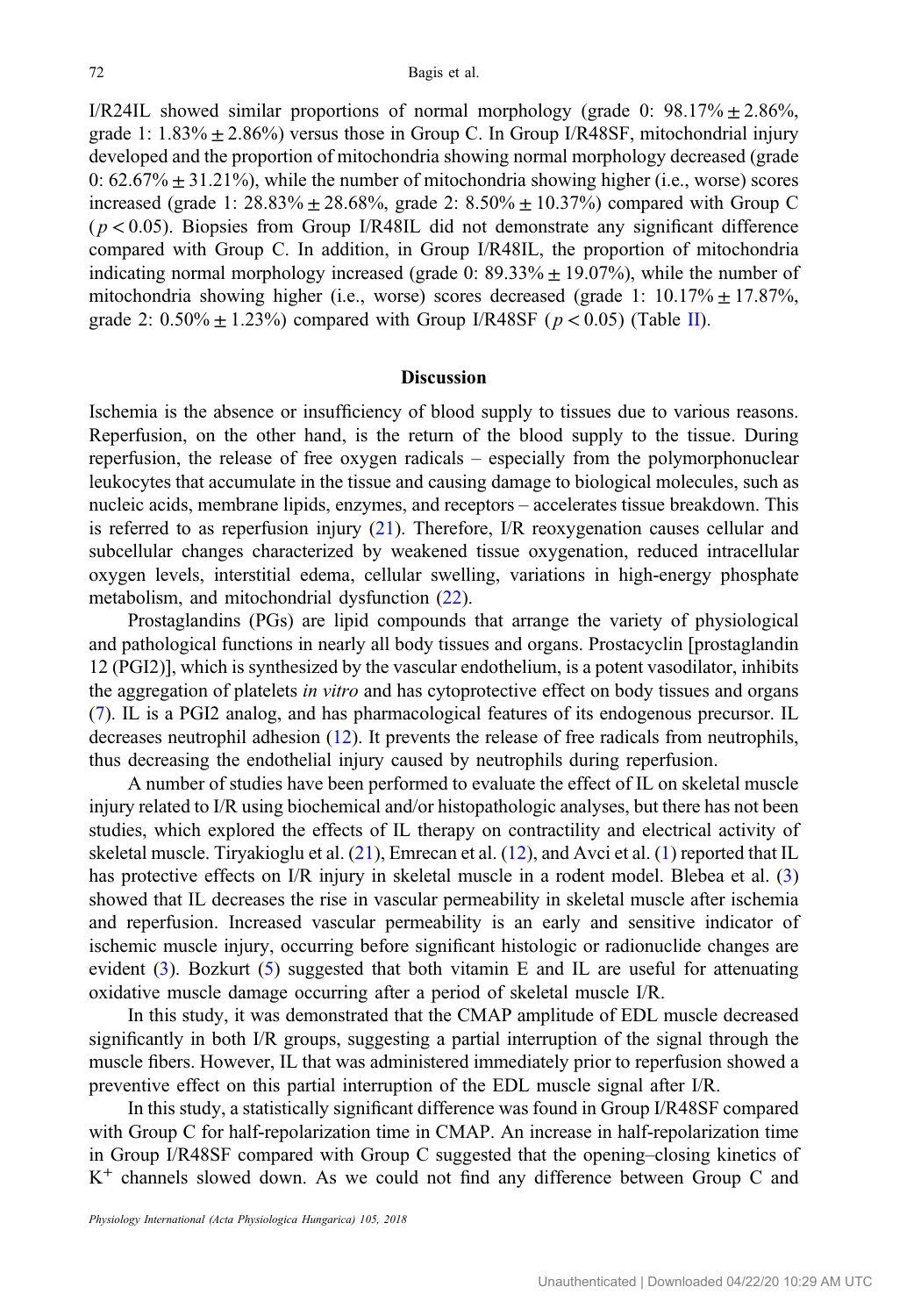Group I/R48IL regarding half-repolarization time, we suggest that IL treatment alters the opening and closing kinetics of voltage-gated potassium channels. Our results implicate the voltage-gated potassium channels as additional IL targets, opening up new perspectives for the pharmacological prevention of muscle signal conduction disturbances due to I/R injury.

In this study, there were no statistically significant differences between control and experimental groups regarding area of CMAP. Most likely, the fact that the changes observed in the amplitude do not occur in the area is due to the changes in the opposite direction in the time parameters (CMAP depolarization time and CMAP half-repolarization time). One of the time parameters has shortening, the other has elongation (please see Fig. [1](#page-6-0) and Table [I](#page-7-0)). The elongation or shortening in some of them will prevent any change in the final result of the "area." Amplitude is not affected by total changes in the time parameters, because the amplitude of a CMAP was defined as the height from baseline to the peak of the negative phase. However, area is affected by total changes in the time parameters. For this reason, while looking at the area parameter, one probably cannot see any effect of either the injury or the recovery.

In this study, it was observed that IL improved muscle contractility following injury at only low frequencies, and only when the intervention was 2 h of ischemia followed by a 4-h reperfusion period.

The effect of I/R derived oxygen-free radicals on skeletal muscle calcium metabolism has been examined by Cronenwett et al. [\(9](#page-13-0)). They have showed the involvement of oxygenderived free radicals in abnormal  $Ca^{+2}$  transport observed in skeletal muscle after ischemia and reperfusion ([9\)](#page-13-0).

Lee et al. ([16\)](#page-13-0) reported that cytotoxic oxygen metabolites may contribute to skeletal muscle damage associated with ischemia and reperfusion by disturbing  $Ca<sup>+2</sup>$  uptake by the sarcoplasmic reticulum of skeletal muscle in limbs subjected to periods of ischemia and reperfusion.

In this study, it was found that I/R reduced the force production in EDL muscles and that there were expansions in sarcoplasmic reticulum cisternae in muscle cells in the ischemia groups. Because terminal cisternae ensure rapid calcium delivery, they are well developed in muscles that contract quickly, such as fast-twitch skeletal muscle. Terminal cisterns then go on to release calcium. This event starts contraction process ([15\)](#page-13-0). Therefore, as seen in this study, expansions in sarcoplasmic reticulum cisternae of muscle cells in the I/R groups may reduce the force production by disrupting  $Ca^{+2}$  uptake by sarcoplasmic reticulum of skeletal muscle. Expansions in sarcoplasmic reticulum cisternaes of muscle cells may depend on oxygen-derived free radicals observed in skeletal muscles after ischemia and reperfusion.

In this study, mitochondrial degeneration in some muscle cells in the ischemia groups was observed by an electron microscope. Ultrastructural-morphometric analysis revealed that IL was able to diminish damages of the mitochondria after ischemia and reperfusion as well.

Some other studies have also reported a decrease in the muscle force production following acute I/R injury [\(8](#page-13-0), [11,](#page-13-0) [23\)](#page-14-0). The decrease in muscle force production can be due to (1) compromised excitation–contraction coupling, (2) disruption and/or loss of proteins involved in force generation and transmission, and (3) increase in non-contractile elements in muscle tissue. IL therapy in this study probably improved force production by influencing one or a combination of these factors.

The severity of I/R induced damage to EDL muscle was also evaluated by quantitative mitochondrial grading. The results confirmed only in Group I/R48SF that mitochondrial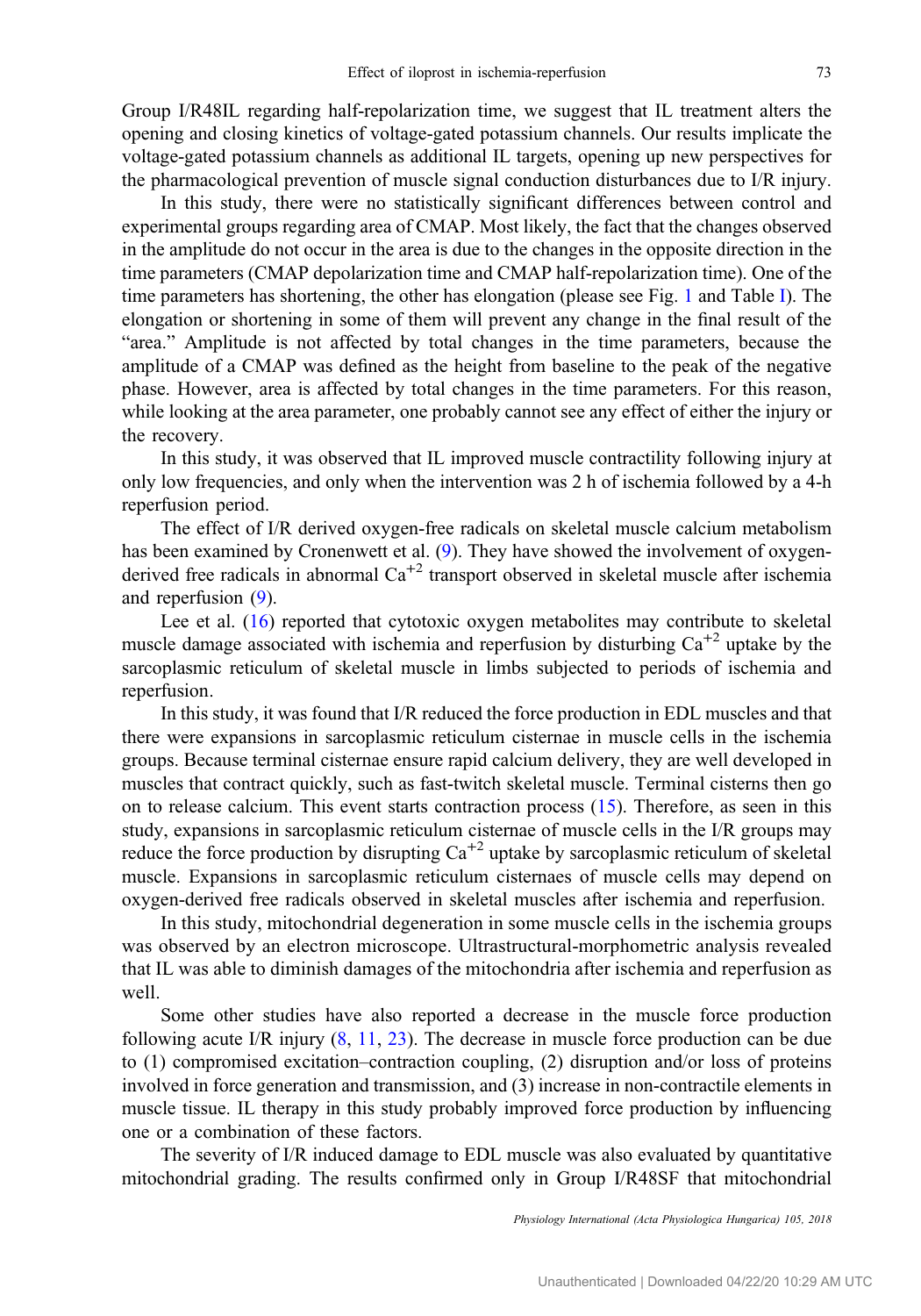<span id="page-13-0"></span>injury had developed and the proportion of mitochondria showing normal morphology had decreased while the number of mitochondria showing higher (i.e., worse) scores had increased compared with the Group C. But the immediate treatment before reperfusion with a single-dose of IL prevented alterations and improved tissue oxygenation and mitochondrial oxidation in skeletal muscle I/R.

Although I/R reduces the muscle force production and creates expansions in sarcoplasmic reticulum cisternae of muscle cells in Group I/R24SF, mitochondrial injury developed only moderately according to the results obtained by quantitative mitochondrial grading and this result was not statistically significant compared with Group C. However, mitochondrial degeneration in some muscle cells in this ischemia group was observed by an electron microscope. This finding may be explained as quantitative mitochondrial changes in the ischemic skeletal muscle could occur after >2-h period of ischemia.

Using electrophysiological and histological methods, it has been found in this study that immediate IL therapy repairs muscle electrical and mechanical damage especially after a 2-h ischemia and 4-h reperfusion intervention and therefore that IL improves contractile function.

# **REFERENCES**

- 1. Avci T, Erer D, Kucuk A, Oztürk Y, Tosun M, Oktar GL, Arslan M, Iriz E, Kavutcu M, Tatar T: The effects of iloprost on ischemia-reperfusion injury in skeletal muscles in a rodent model. J. Surg. Res. 187, 162–168 (2014)
- 2. Blaisdell FW: The pathophysiology of skeletal muscle ischemia and the reperfusion syndrome: a review. Cardiovasc. Surg. 10, 620–630 (2002)
- 3. Blebea J, Cambria RA, DeFouw D, Feinberg RN, Hobson RW 2nd, Duran WN: Iloprost attenuates the increased permeability in skeletal muscle after ischemia and reperfusion. J. Vasc. Surg. 12, 657–665 (1990)
- 4. Bortolotto SK, Morrison WA, Messina A: The role of mast cells and fibre type in ischaemia reperfusion injury of murine skeletal muscles. J. Inflamm. (Lond.) 1(1), 2 (2004)
- 5. Bozkurt AK: Alpha-tocopherol (vitamin E) and iloprost attenuate reperfusion injury in skeletal muscle ischemia/ reperfusion injury. J. Cardiovasc. Surg. 43, 693–696 (2002)
- 6. Büyükakilli B, Atici A, Özkan A, Balli E, Güneş S, Turhan AH, Hallioglu O, Kanik A: The effect of tumor necrosis factor-alfa inhibitor soon after hypoxia-ischemia on heart in neonatal rats. Life Sci. 90, 838–845 (2012)
- 7. Cavar I, Kelava T, Heinzel R, Culo F: The role of prostacyclin in modifying acute hepatotoxicity of acetaminophen in mice. Coll. Antropol. 33(Suppl. 2), 25–29 (2009)
- 8. Chen XK, Rathbone CR, Walters TJ: Treatment of tourniquet-induced ischemia reperfusion injury with muscle progenitor cells. J. Surg. Res. 170, e65–e73 (2011)
- 9. Cronenwett JL, Lee KR, Shlafer M, Zelenock GB: The effect of ischemia-reperfusion derived oxygen free radicals on skeletal muscle calcium metabolism. Microcirc. Endothelium Lymphatics 5, 171–187 (1989)
- 10. Demirel M, Kaya B, Cerkez C, Ertunc M, Sara Y: L-Carnitine pretreatment protects slow-twitch skeletal muscles in a rat model of ischemia-reperfusion injury. Vasc. Endovascular Surg. 47, 540–545 (2013)
- 11. Eastlack RK, Groppo ER, Hargens AR, Pedowitz RA: Ischemic-preconditioning does not prevent neuromuscular dysfunction after ischemia-reperfusion injury. J. Orthop. Res. 22, 918–923 (2004)
- 12. Emrecan B, Tulukoğlu E, Bozok S, Aksun M, Yağdi S, Ozcan AV, Saçar M, Gürbüz A: Iloprost and pentoxifylline attenuate ischemia-reperfusion injury in skeletal muscle in rabbit model. Ulus. Travma. Acil Cerrahi Derg. 14, 182–187 (2008)
- 13. European Convention for the protection of vertebrate animals used for experimental and other scientific purposes, Strasbourg 18.III.1986. In: European Treaty Series - No. 123. Council of Europe, Section des Publications, Strasbourg (1986)
- 14. Gielen FL, Friedman RN, Wikswo JP Jr: In vivo magnetic and electric recordings from nerve bundles and single motor units in mammalian skeletal muscle. Correlations with muscle force. J. Gen. Physiol. 98, 1043–1061 (1991)
- 15. Hall JE (2015): Guyton and Hall Textbook of Medical Physiology (13th ed.). Saunders–Elsevier Health Sciences, Philadelphia
- 16. Lee KR, Cronenwett JL, Shlafer M, Corpron C, Zelenock GB: Effect of superoxide dismutase plus catalase on  $Ca<sup>2+</sup>$  transport in ischemic and reperfused skeletal muscle. J. Surg. Res. 42, 24–32 (1987)